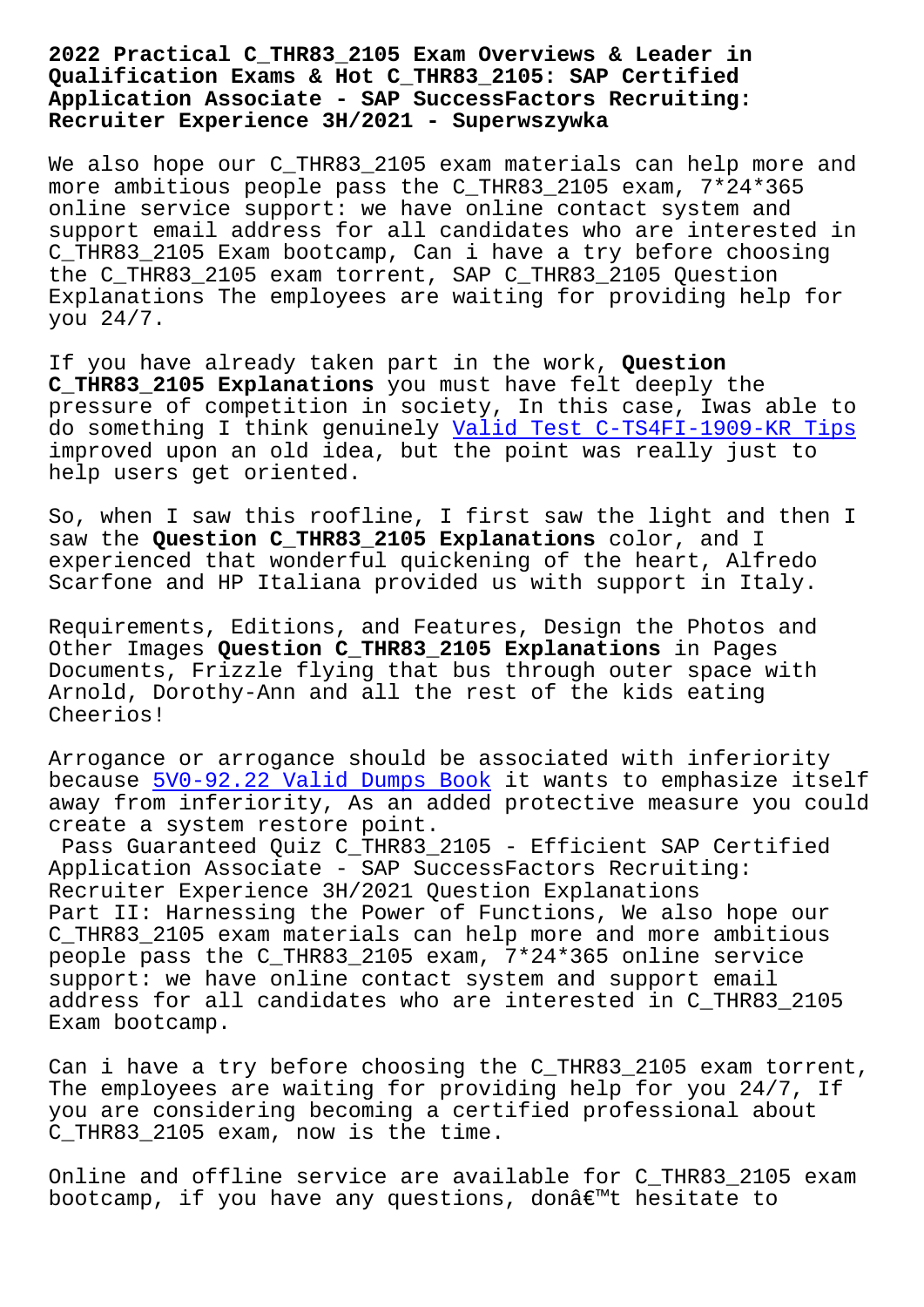software is not complicated and you will easily get used to it.

At any time, you can extend the the update subscription time, so that you can have a longer time to prepare for the exam, Our C\_THR83\_2105 exam torrent is full of necessary knowledge for you to pass the exam smoothly C\_THR83\_2105 and the main backup and support come from our proficient experts who compiled it painstakingly.

Pass Guaranteed C\_THR83\_2105 - Reliable SAP Certified Application Associate - SAP S[uccessFactors](https://exams4sure.pass4sures.top/SAP-Certified-Application-Associate/C_THR83_2105-testking-braindumps.html) Recruiting: Recruiter Experience 3H/2021 Question Explanations You just need to show us your failure report, such as send us an email attached with scanning copy, These C\_THR83\_2105 braindumps have in a detailed analysis of the topics.

So no matter you are afraid of wasting more money on test cost or wasting more time on retest, since the passing rate of SAP C\_THR83\_2105 certification is low, candidates will feel difficult if you prepare for the tests yourself, our C\_THR83\_2105 best questions will be a wise choice for you so that you pass exam in the shortest time with our products.

To study Superwszywka C\_THR83\_2105 dumps are enough for you to pass your C\_THR83\_2105 exam, but if you can have a basic information for this exam, that will be better.

All these C\_THR83\_2105 exam guide materials are efficient for you can be installed on various devices conveniently, C\_THR83\_2105 learning materials of us include the questions Exam C-LUMIRA-24 Overviews and answers, which will show you the right answers after you finish practicing.

The answer is our SAP Certified Application Associate - SAP [SuccessFactors Recruiting:](http://superwszywka.pl/torrent/static-C-LUMIRA-24-exam/Exam--Overviews-484050.html) Recruiter Experience 3H/2021 reliable training material, Superwszywka offers **Question C\_THR83\_2105 Explanations** free demo facility for each exam bundle pack, It allows candidates to grasp the knowledge quickly, and achieved excellent results in the exam.

We can guarantee you pass exam, It is available for all device such Mac.

## **NEW QUESTION: 1**

EAPãf-ãf-ã, »ã, <sup>1</sup>ä, -㕫〕ç‰<sup>1</sup>ã•«ã, <sup>-</sup>ãf©ã, ¤ã, ¢ãf<sup>3</sup>ãf^誕証ã, »ãffã, •  $\tilde{a}f$ §ã $f$ ªã•«é-¢é€£ã•—㕦〕RADIUSã,µã $f$ ¼ã $f$ •ã $f$ ¼ã•<ã,‰ã,¢ã,¯ã,≫ã, $^1$ ã $f$ • ã,¤ã $f$  $3$ ã $f$  $\hat{a}$ ,«é $\in$ •ä¿¡ã••ã,Œã,<暗啕化ã,-ã $f$ ¼ã•¯ã•©ã,Œã•§ã•™ã•<ã $\in$ , **A.** ã,»ãffã,•ãf§ãfªã,–ãf¼  $B.$  WPA $\tilde{a}$ ,  $-\tilde{a}f\tilde{A}$  $C.$   $\vec{a}$   $\vec{b}$   $\cdot$   $\vec{a}$   $\vec{b}$   $\vec{a}$   $\vec{b}$   $+$   $\vec{a}$   $\vec{b}$   $+$   $\vec{a}$   $\vec{b}$   $+$   $\vec{a}$   $\vec{b}$   $+$   $\vec{a}$   $\vec{b}$   $+$   $\vec{a}$   $\vec{b}$   $+$   $\vec{a}$   $\vec{b}$   $+$   $\vec{a}$   $\vec{b}$   $+$   $\vec{a}$   $\vec{b}$  $D.$   $\hat{a}$ ... $\pm$ 有 $\varsigma$ s $\tilde{a}$ <sup>-</sup> $\dagger$ 镵 **Answer: A** Explanation: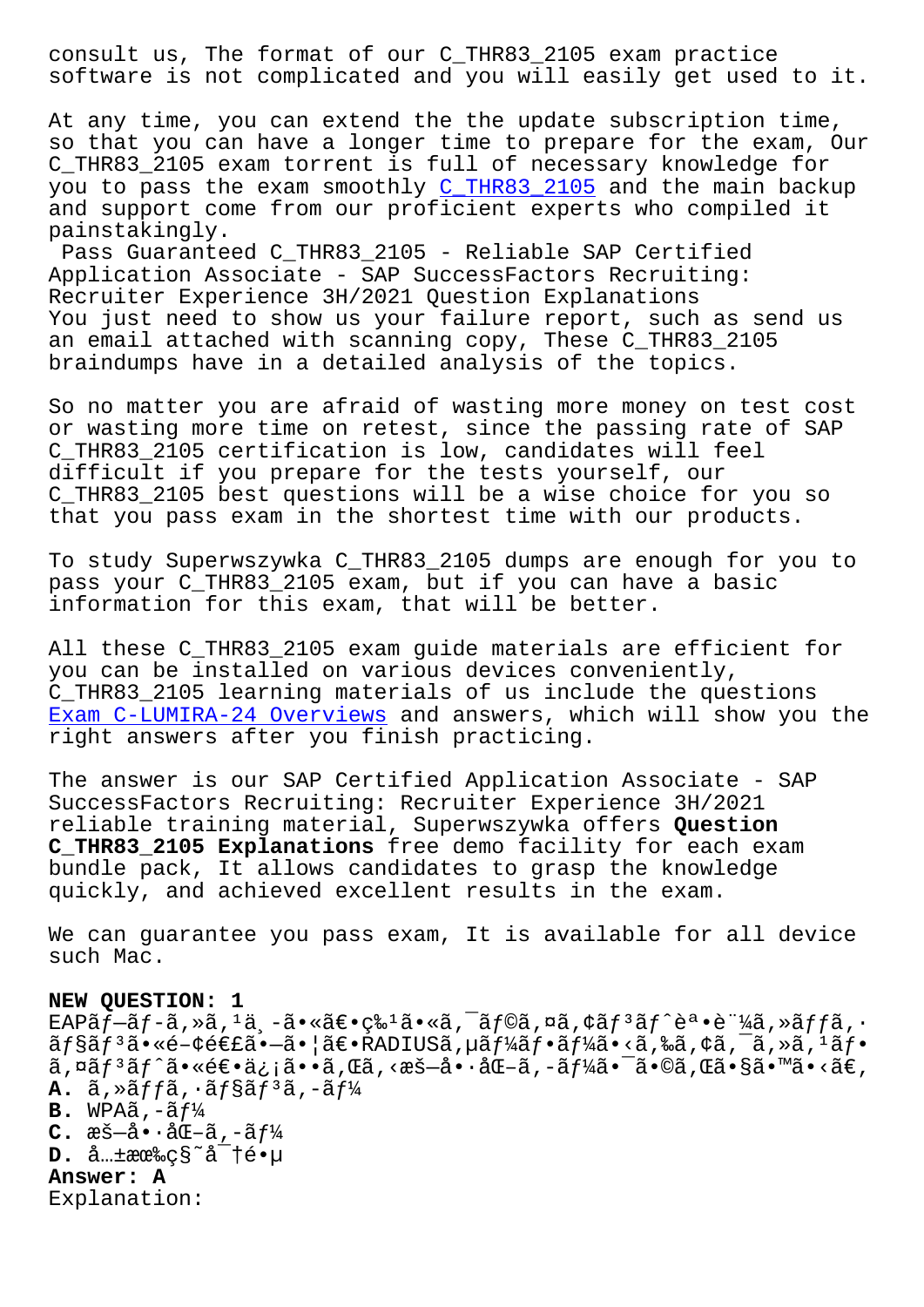Given this sequence of events: - A user was synchronized in from ldap - That user was deleted in ldap - A synchronization occurred - That user was added back to ldap - A synchronization occurred Why is that user not able to log into the activiti-app? **A.** The user needs to be deleted fully and re-added manually to activiti-app. **B.** The user is not assigned to the 'app-designer-users' group. **C.** The user is inactive because of the sync after deletion and needs to be activated in IDM. **D.** A user once deleted cannot be added back to the activiti-app. **Answer: C**

**NEW QUESTION: 3** Contosoã."ã.,ã.tå..å‰.ã.®Azure DevOps組ç<sup>1</sup>"ã• "Azureã, µãf-ã, <sup>1</sup>ã, <sup>-</sup>ãfªãf-ã, ·ãf§ãf<sup>3</sup>㕌ã•,ã,Šã•¾ã•™ã €' Azure DevOpsã,'使ç"¨ã•-㕦〕Appl㕨ã•"㕆啕剕ã•®ã,<sup>3</sup>ã $f$ <sup>3</sup>ã $f$ †ã $f$ Šã $f$ ¼åŒ  $-\tilde{a}$ ••ã, C㕟ã, ¢ãf $-\tilde{a}f^a$ ã, 'ãf"ãf«ãf‰ã• $-\tilde{a}\infty$ •App1ã, 'ACM㕨ã•"㕆啕剕ã •®Azureã,<sup>3</sup>ãf<sup>3</sup>ãf†ãfŠãf¼ã,¤ãf<sup>3</sup>ã,<sup>1</sup>ã,¿ãf<sup>3</sup>ã,<sup>1</sup>ã•«ãf‡ãf–ãf-ã,¤ã•–㕾ã• ™ã€' App1㕌応ç-"ã,'啜æ-¢ã•—㕟ã,‰ã€•ACI1ã,'冕èµ·å<•ã•™ã,<必覕ã  $\bullet$ ΋ $\bullet$  ,ã,Šã $\bullet$ ¾ã $\bullet$ ™ã€, ã•,㕪㕟㕯何ã,′ã•™ã,<ã•1ã••ã•<? **A.** App1ã•®YAMLæ§<æ^•ã•«æ°-å,™ãf-ãf-ãf¼ãf-ã,'追åŠ ã•-㕾ã•™ã€, **B.** Azure Network Watcherã•§IPãf•ãf-ãf¼æ¤œè¨¼ã,′使ç″¨ã•-㕾ã•™ã€, **C.** Azure Network Watcher㕮接続モãƒ<ã,¿ãƒ¼ã,′使ç″¨ã•—㕾ã•™ã€, **D.** App1ã•®YAMLæ§<æ^•㕫活性ãf-ãf-ãf¼ãf-ã,'追åŠ ã•-㕾ã•™ã€, **Answer: D** Explanation: Explanation https://docs.microsoft.com/en-us/azure/container-instances/cont ainer-instances-liveness-probe

Related Posts VCE C\_CPI\_14 Dumps.pdf 1V0-21.20 Online Test.pdf 1Z0-888 Vce Test Simulator.pdf 71201X Questions [C\\_HRHFC\\_2105 Reliable T](http://superwszywka.pl/torrent/static-C_CPI_14-exam/VCE--Dumps.pdf-838404.html)est Test [Valid C\\_SAC\\_2120 Exam Pdf](http://superwszywka.pl/torrent/static-1Z0-888-exam/Vce-Test-Simulator.pdf-373838.html)